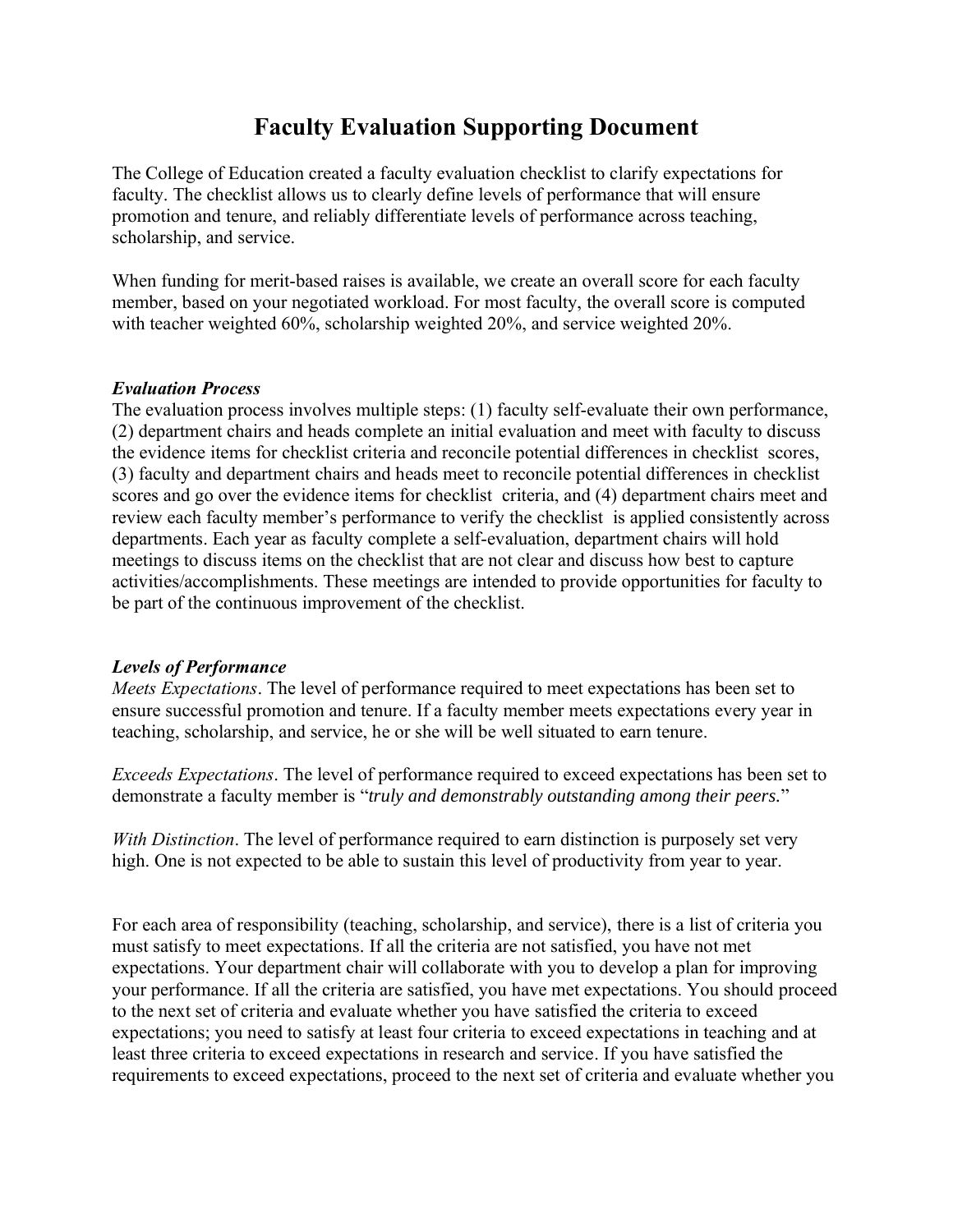have satisfied the criteria to be with distinction; you need an additional three criteria to be with distinction (total of seven for teaching and six for research and service).

In Faculty 180, the criteria are presented as a checklist. The items included on the checklist were intended to capture the *most* common activities in teaching, scholarship, and service; however, not all activities are represented by an item on the checklist. Accomplishments that are not represented by an item on the checklist should be described in the narrative field, so they can be weighed in your evaluation. The items on the checklist represent a wide range of activities to capture the range of activities faculty undertake in teaching, scholarship, and service. The items are not necessarily viewed as equivalent. For example, in research, presenting at a conference and publishing a sole-author article in a top-tier journal are both items on the checklist, but these are not equivalent activities. You are expected to have evidence for the items you have checked. *You will describe the evidence in the narrative field provided in Faculty 180. The narrative field is the place to highlight your extraordinary accomplishments, make the case for giving weight in the evaluation for specific accomplishments, and describe accomplishments that are not represented by items on the checklist.*

Below we provide more detailed explanations to help clarify certain criteria and use of the checklist.

#### *Evaluation of Teaching*

The narrative field should be used to describe the evidence for items you have checked on the checklist, highlight your extraordinary accomplishments, make the case for giving weight in the evaluation for specific accomplishments, and describe accomplishments that are not represented by items on the checklist. For example, you might highlight successfully teaching a heavily enrolled class or tackling difficult diversity issues in class.

#### **To meet expectations, you must have done ALL of the following:**

- Earned average course evaluations of 3.5 or higher across all courses. **Low enrollment courses can be used in computing the average course evaluation; however, you should give less weight to courses with low enrollment because these evaluations provide less reliable evidence of the true quality of instruction.**
- Aligned course to standards and included standards in syllabus as required by department.
- Completed rubrics, key assessments, and submitted student learning outcome data at the end of the semester as required by department.
- Made minor adjustments to courses.
- Completed advising activities and associated paperwork.

**If all of the items on the list above have been satisfied, you have met expectations. You should proceed to the next set of items and evaluate whether you have satisfied enough items to exceed expectations. For**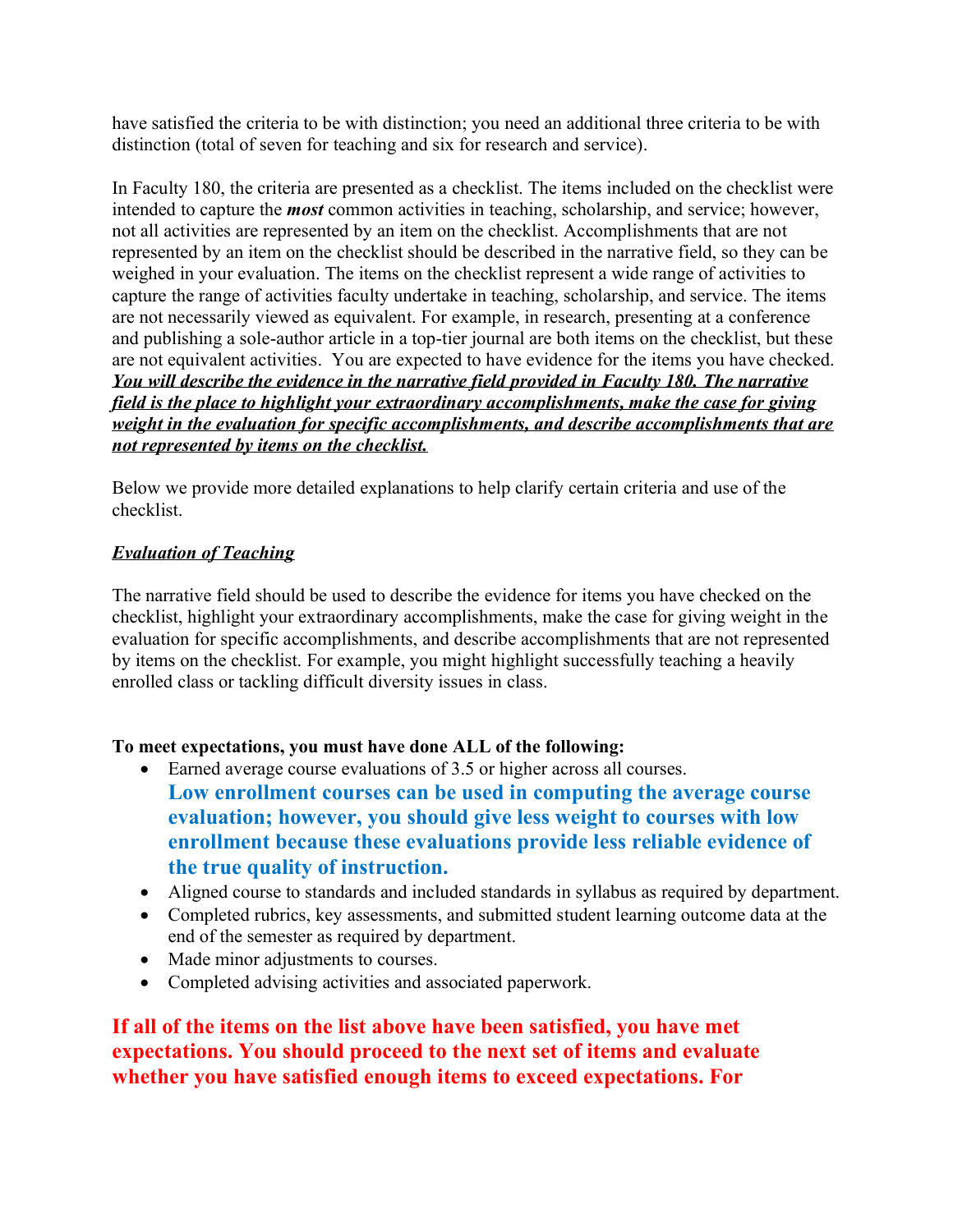## **Evaluation of Teaching, you are expected to satisfy four different items to exceed expectations.**

**To exceed expectations, you must have (A) satisfied all the criteria to meet expectations, and (B) done at least four of the following:**

- Earned average course evaluations of 4.5 or higher on all courses. **If your course evaluations were 4.7 or higher, you have satisfied this item here AND will also satisfy the course evaluation item in with distinction.**
- Provided documentation from a respected teaching peer outlining distinguished teaching skills.

**The observations can be conducted by chairs, heads, or colleagues. The Center for Teaching and Learning also conducts observations.** 

- Developed or substantially revised a course. **This could include planning and leading whole group seminars for TE Unit (PY Seminars)***.*
- Participated substantively in program revision/development.
- Provided documentation from liaison school or agency colleagues outlining distinguished work with K-12 colleagues and/or pre-service teachers and/or school or community counselors.
- Developed new school or community partnerships leading to student placements. **This could include recruiting new mentor teachers in a building***.*
- Worked extensively with students on graduate or undergraduate research beyond assigned workload.

**Evidence of working extensively with students includes publishing with students, supporting presentation of research at conferences—including the Undergraduate Research Conference, the Graduate Showcase, the Three Minute Thesis. Other evidence includes successfully advising students through an independent study, directed research, or thesis, or serving on a supervisory committee for a dissertation or thesis (whether at Boise State or another university).**

**Program coordinators are compensated for recruiting and supporting students through application and completion of the program, so these activities should not be counted here—they are administration.**

- Provided evidence of excellence in advising. **Evidence of this is graduating students in a timely manner, working with students to help them publish or present at a conference or Boise State's research showcase.**
- Included evidence of positive impact on P-12 student learning.
- Included service-learning in at least one course.
- Received an award for teaching excellence.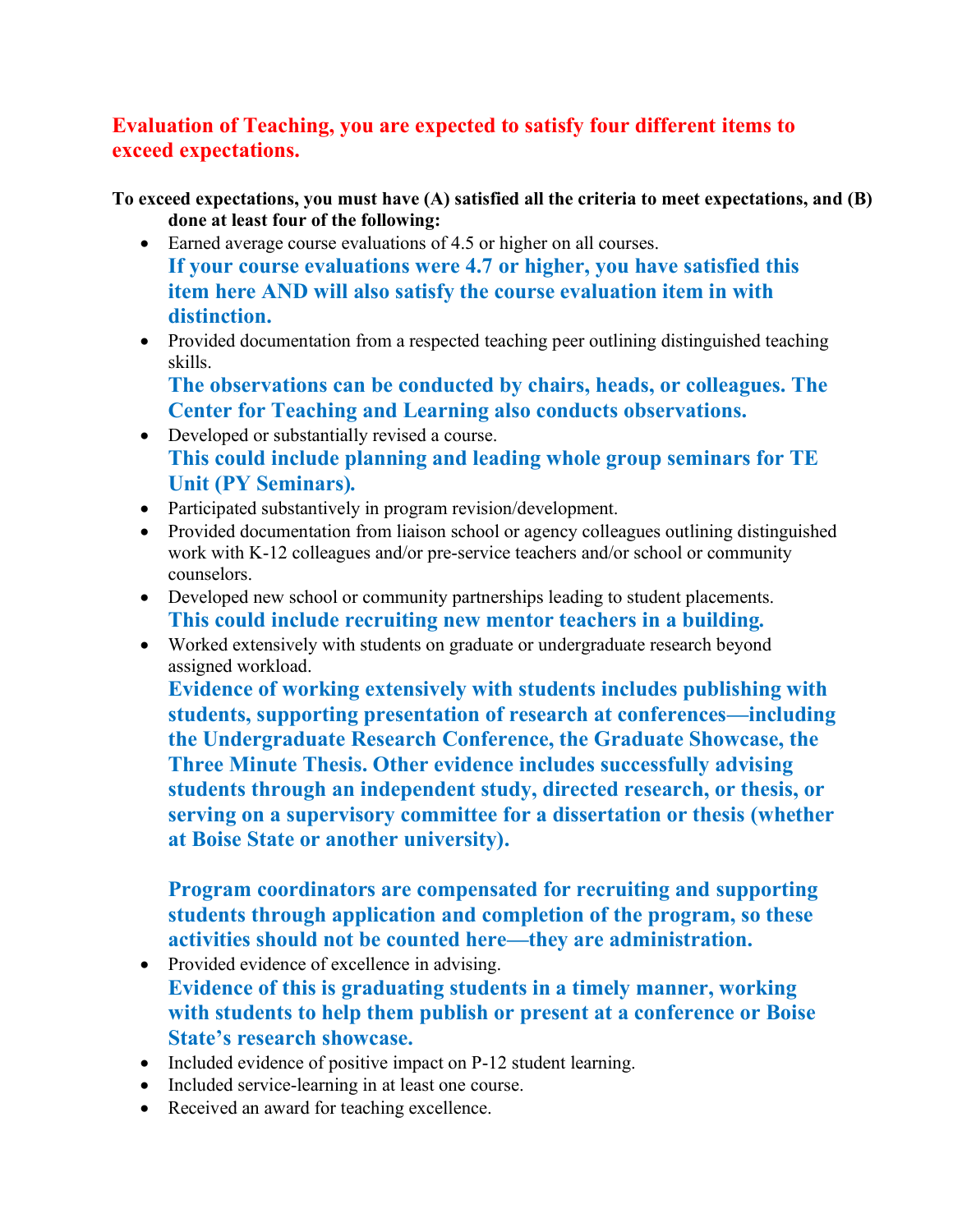• Worked with a student to create a candidate development plan.

**If you have satisfied the requirements to exceed expectations, proceed to the next set of items and evaluate whether you have satisfied the requirements to be with distinction. You are expected to do an additional four criteria (a total of eight) to be with distinction.**

## **NOTE. The items for exceeds expectation and with distinction are identical for Evaluation of Teaching, except the average course evaluation is higher for with distinction.**

#### **To earn distinction, you must have (A) satisfied all the criteria to meet and exceed expectations, and (B) done an additional three of the following:**

- Earned average course evaluations of 4.7 or higher on all courses.
- Provided documentation from a respected teaching peer outlining distinguished teaching skills.
- Developed or substantially revised a course.
- Participated substantively in program revision/development.
- Provided documentation from liaison school or agency colleagues outlining distinguished work with K-12 colleagues and/or pre-service teachers and/or school or community counselors.
- Developed new school or community partnerships.
- Worked extensively with students on graduate or undergraduate research beyond assigned workload.
- Provided evidence of excellence in advising.
- Included evidence of positive impact on P-12 student learning.
- Included service-learning in at least one course.
- Received an award for teaching excellence.
- Worked with a student to create a candidate development plan.

#### *Evaluation of Scholarship*

**The annual evaluation process is aligned to expectations for promotion and tenure. Meeting expectations every year should ensure positive external reviews and successful promotion to associate professor. External reviewers evaluate scholarly productivity first and foremost in terms of publications; therefore, publishing is required to meet expectations. Thus, although submitting an external grant and presenting at a conference would satisfy two items on the list to meet expectations, this does not include publishing and would not meet expectations for a given year.**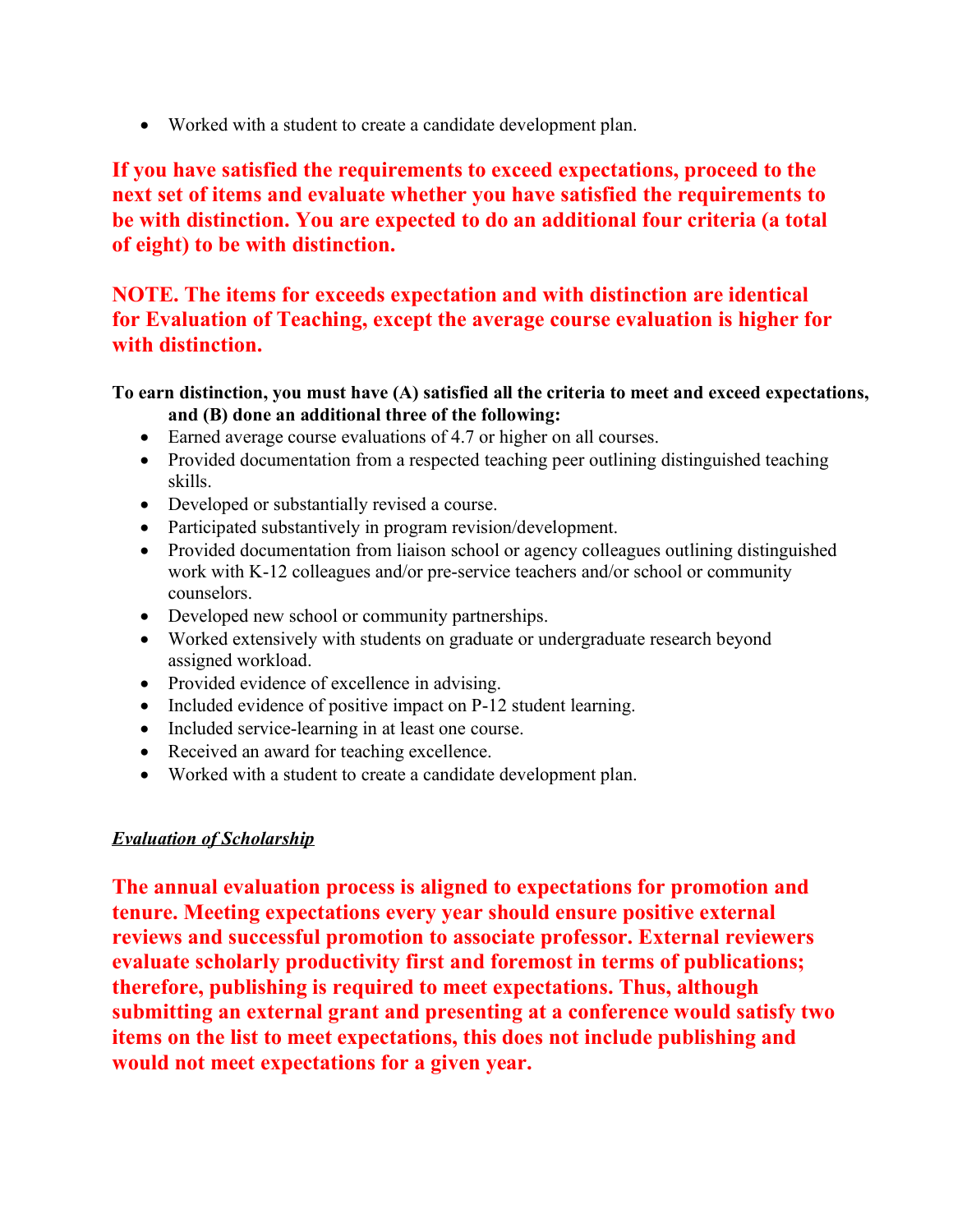## **For Evaluation of Scholarship, you need NOT satisfy** *different* **criteria related to publishing. For example, publishing two sole author articles would satisfy only one item but it would satisfy the item twice, so it would count as satisfying two items.**

The narrative field should be used to describe the evidence for items you have checked on the checklist, highlight your extraordinary accomplishments (e.g., provide the impact factor or readership of a journal in which you published), make the case for giving weight in the evaluation for specific accomplishments (e.g., you might make the case that a chapter in a prestigious handbook should be weighed as much as a journal article), and describe accomplishments that are not represented by items on the checklist. For example, you might include webinars or podcasts that are related to scholarship.

#### **To meet expectations, you must have done at least two of the following:**

- Published a sole- or first-author article in a top-tier and/or second-tier journal.
- Published a second-author article, with a student as first author, in a top-tier and/or second-tier journal.

**Departments provide the dean with a list of top-tier and second-tier journals. Nonetheless, you should highlight top-tier publications in your narrative in Faculty 180.** 

- Authored or co-authored book. **You should highlight when a book or chapter was published by a top academic press (e.g., Oxford Press) in your narrative in Faculty 180.**
- Published any combination of two (a) co-authored articles in top-tier or second-tier journals or (b) book chapters.
- Submitted an external grant funding, contract funding, or internal grant funding.
- Presented at a conference.
- **Conference presentations can only be counted once (i.e., this item is satisfied regardless of the number of presentations). Conference proceedings are typically considered as a conference presentation; however, in some fields conference proceedings are highly valued. Faculty can make the case in the narrative that the proceedings for a conference that are subject to rigorous review should be weighed in your evaluation.**

\*Note. Faculty are expected to publish 1.5 articles per year; therefore, 1 publication only meets expectations following a year with at least two publications.

## **If you have satisfied at least two of the criteria related to publishing or satisfied the same criterion twice, you have met expectations and should**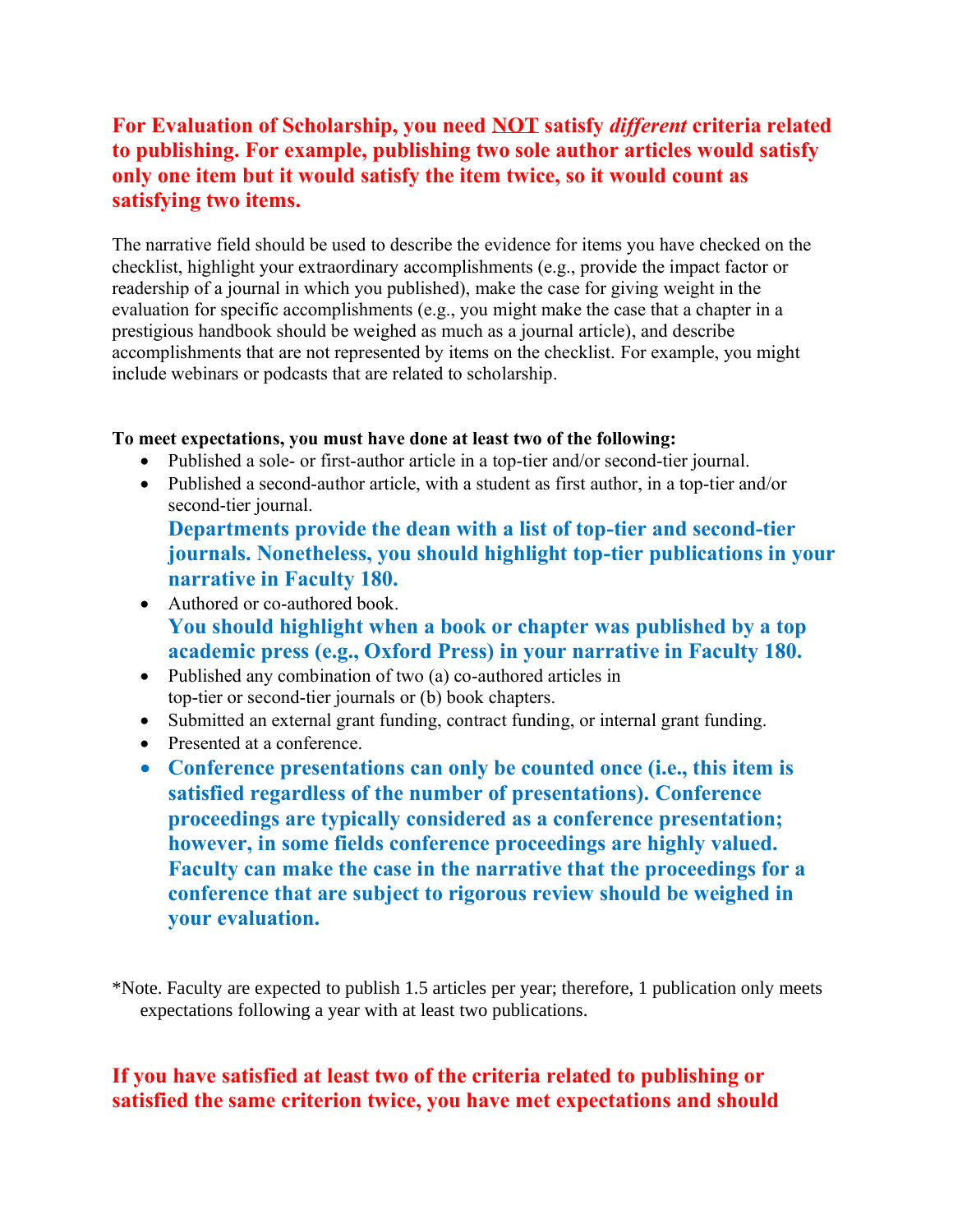### **proceed to evaluate whether you have satisfied the criteria to exceed expectations. For Evaluation of Scholarship, you are expected to satisfy three additional criteria to exceed expectations.**

#### **To exceed expectations, you must have (A) satisfied all the criteria to meet expectations, and (B) done at least three of the following:**

- Received internal or external grant or contract funding, including continued funding.
- Submitted a large external grant.
- Keynote speaker at major conference.
- Received an external award or recognition for distinguished scholarly activity.
- Published a sole- or first-author article in a top-tier and/or second-tier journal.
- Published a second-author article, with a student as first author, in a top-tier and/or second-tier journal.
- Authored or co-authored book.
- Published any combination of two (a) co-authored articles in top-tier or second-tier journals or (b) book chapters.

## **For Evaluation of Scholarship, you are expected to satisfy three additional criteria to be with distinction. Note the list of criteria for with distinction are smaller more difficult to meet than those for exceeding expectations.**

#### **To earn distinction, you must have (A) satisfied all the criteria to meet and exceed expectations, and (B) done an additional three of the following:**

- Received internal or external grant or contract funding, including continued funding.
- Submitted a large external grant.
- Keynote speaker at a major conference.
- Received an external award or recognition for distinguished scholarly activity.
- Published a sole- or first-author article in a top-tier and/or second-tier journal.
- Published a second-author article, with a student as first author, in a top-tier and/or second-tier journal.
- Authored or co-authored book.
- Published any combination of two (a) co-authored articles in top-tier or second-tier journals or (b) book chapters.

## **The examples below illustrate how the checklist is used.**

## **Example of Exceeds Expectations:**

**You published two first-author articles and two co-authored articles in second-tier journals, had a conference presentation, and submitted two large external grants.**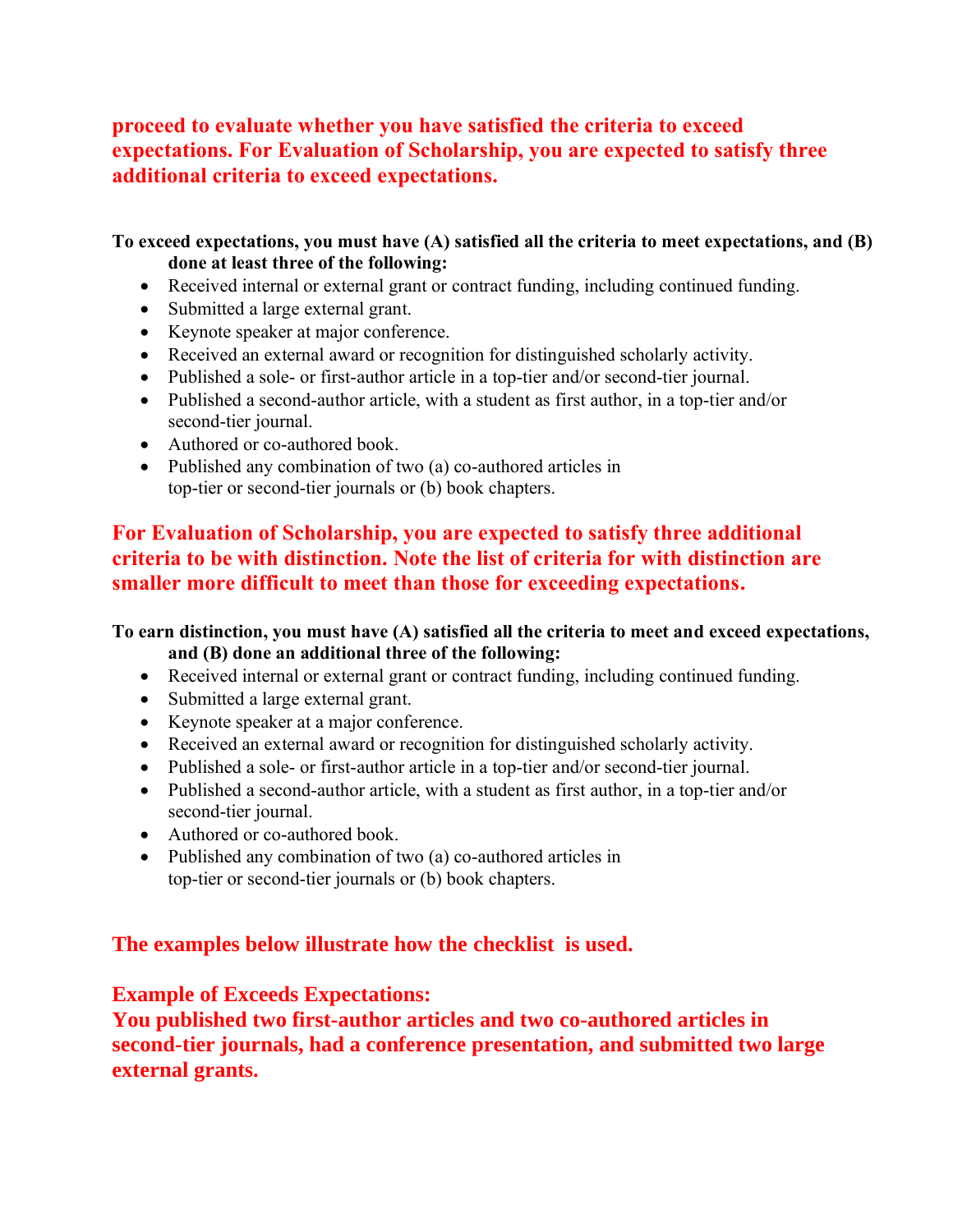**You satisfied the requirements to meet expectations. You could use one firstauthor publication and the conference presentation to meet expectations and carry forward one first-author publication, two co-authored articles, and two external grant submissions. You would satisfy the criteria for exceeding expectations. Thus, under the exceeds expectation checklist, you would check the following criteria:**

- Published a sole- or first-author article in a top-tier and/or second-tier journal.
- Published two or more co-authored article(s) in top-tier and/or second-tier journals.
- Submitted a large external grant. (TWICE)

**You would describe the four criteria checked in the narrative box in Faculty 180 and self-evaluate as a 3 (exceeds expectations).**

### **Example of With Distinction:**

**You published four first-authored articles in second-tier journals, one coauthored article in a second-tier journal, one book chapter, had a conference presentation, submitted a large external grant, had continued funding on a large external grant, and hit on a new large external grant.**

**You satisfied the requirements to meet expectations. You could use one firstauthor publication and the conference presentation to meet expectations and carry forward three first-author articles, one co-authored article and one book chapter, one submitted external grant, one continued large external grant, and one newly funded grant.** 

### **Under Exceeds Expectations you would check the items below and carry forward one first-author publication, one co-authored publication, one book chapter, one continued large external grant, and one new grant.**

- Published a sole- or first-author article in a top-tier and/or second-tier journal. (TWICE)
- Submitted a large external grant.

#### **You would satisfy the requirement for with distinction.**

- Published a sole- or first-author article in a top-tier and/or second-tier journal.
- Authored or co-authored two or more book chapters. (Using one article from above to count as the second chapter.)
- Received external grant or contract funding. (TWICE: Continuing funding for one grant and one newly funded grant).

## **You would describe the items checked in the narrative box in Faculty 180 and**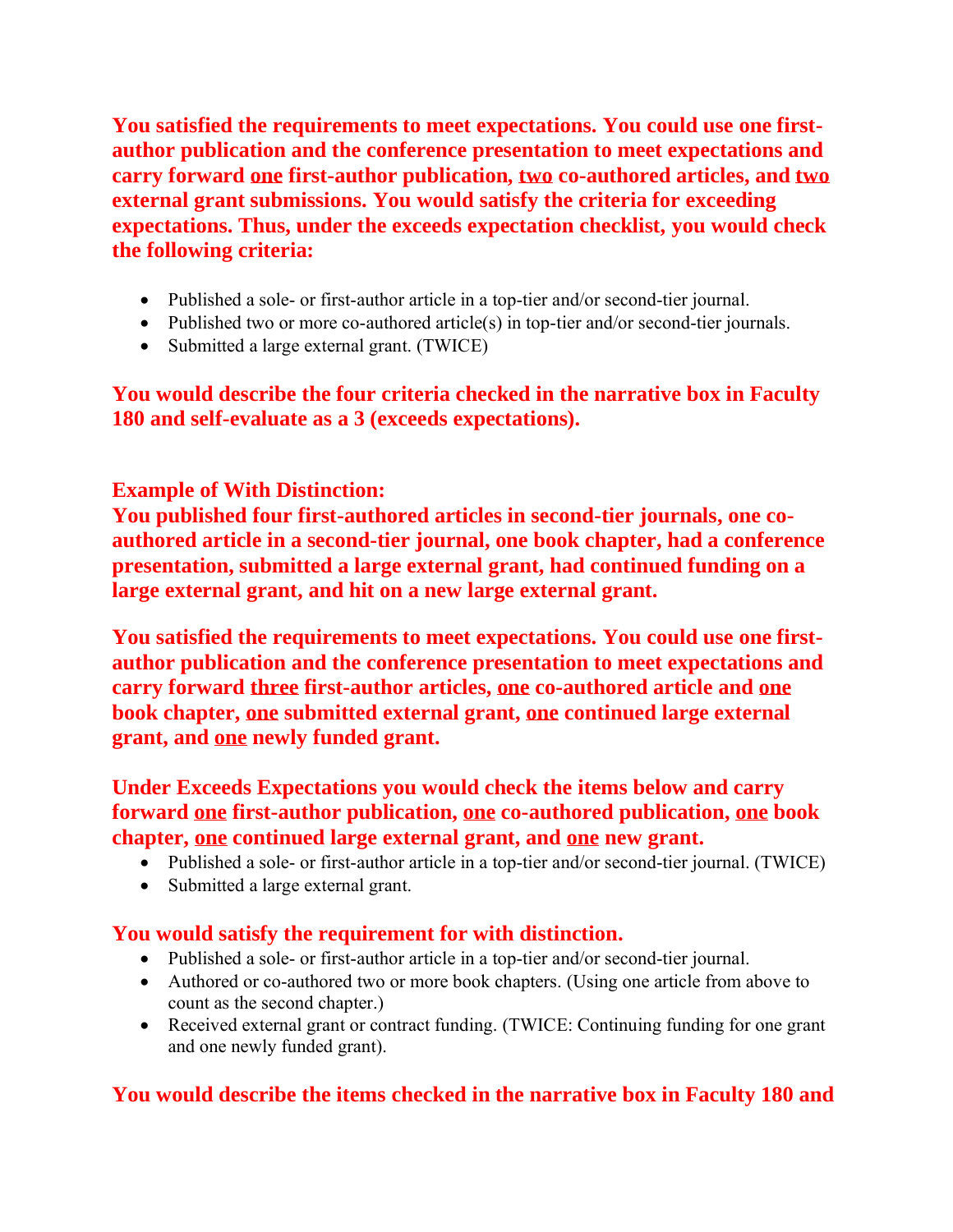### **self-evaluate as a 4 (with distinction).**

#### *Evaluation of Service*

The narrative field should be used to describe the evidence for items you have checked on the checklist, highlight your extraordinary accomplishments, make the case for giving weight in the evaluation for specific accomplishments, and describe accomplishments that are not represented by items on the checklist. For example, you might include webinars or podcasts that are related to service to an organization.

#### **To meet expectations, you must have done ALL of the following:**

- Served on a university, college or department committee or task force.
- Provided some service to a national, state, or local organization.

**Local organizations include schools. Facilitating placements, coordinating placements with other liaisons in a building fall under this item. This also includes participating on state or national task forces or teams (e.g., standards committees, special interest group—like SEL or literacy/math requirements). It also includes working on partnerships with local school districts for course activities.**

• Completed all tasks as assigned in service or administrative roles.

**If all of the items on the meet expectations list have been satisfied, you have met expectations. You should proceed to the next set of items and evaluate whether you have satisfied the requirement to exceed expectations.** 

**For Evaluation of Service, you are expected to have three items to exceed expectations. You need NOT satisfy different items. For example, serving as Editor or Editorial Board Member for two journals would satisfy only one item but it would satisfy the item twice, so it would count as satisfying two items.**

**To exceed expectations, you must have (A) satisfied all the criteria to meet expectations, and (B) done at least three of the following:**

• Led a university, college or department committee or task force that produced a substantial product. **Committees that produce substantial product include: (a) the IRB, (b) the Curriculum Committee, (c) a search committee, (d) Graduate Faculty Representative, and/or (e) the Scholarship Committee .**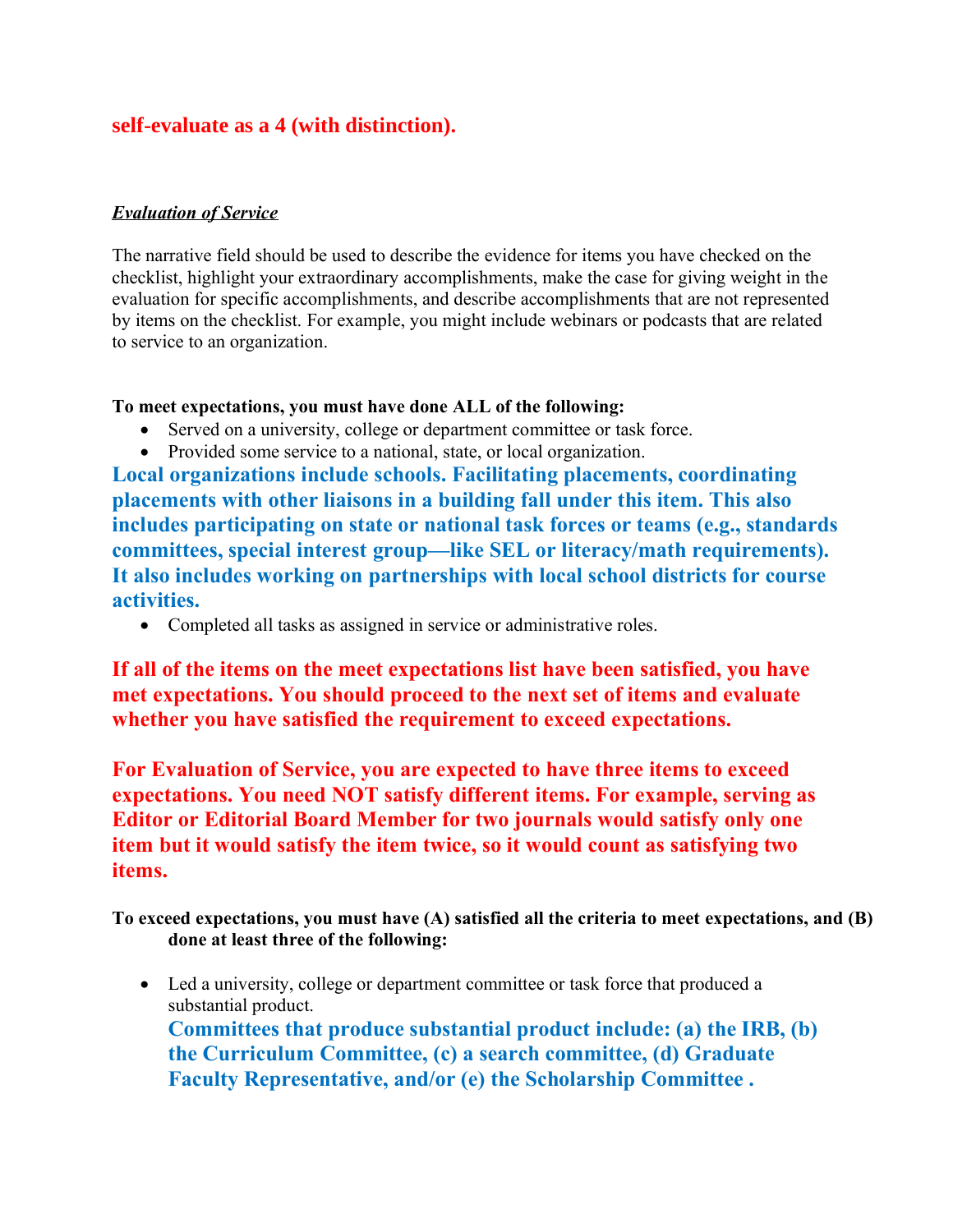**This includes serving on a task force that produces a unit template, new checklist. New signature assignment or process. It also includes serving as interview team leader with final letter responsibility.**

### **You can make the case that a committee produced a substantial product in the narrative.**

- Led a university, college or department committee or task force that produced a substantial product.
- Received a Service Award.
- Served on multiple committees or task forces that produce a substantial product.
- Provided leadership to a national, state, or local organization.
- Mentored pre-tenured faculty members.
- Served on a university, college or department committee or task force, which produce a substantial product.
- Served on governing or advisory board of a national, state, or local organization.
- Served as an Editor or Editorial Board Member of an academic journal.
- Served on a grant review panel.
- Provided development time to CTL or K12 schools or agencies.
- Reviewed several manuscripts for a journal or conference.
- Provided trainings to community (e.g. continuing ed., professional development workshops).

#### **This includes providing professional development with mentor teachers at partner schools.**

**For Evaluation of Service, you are expected to check three additional items to be with distinction (a total of six). You are expected to satisfy three additional criteria to be with distinction. Note the list of criteria for with distinction does not include all the criteria included on the list for exceeding expectations.** 

**To earn distinction, you must have (A) checked all the items to meet and three additional items in** 

**exceed expectations, and (B) done an additional three of the following:**

- Led a university, college or department committee or task force that produced a substantial product.
- Received a Service Award.
- Served on multiple committees or task forces that produce a substantial product.
- Provided leadership to a national, state, or local organization.
- Mentored pre-tenured faculty members.
- Served on a university, college or department committee or task force, which produce a substantial product.
- Served on governing or advisory board of a national, state, or local organization.
- Served as an Editor or Editorial Board Member of an academic journal.
- Served on a grant review panel.
- Provided development time to CTL or K12 schools or agency.